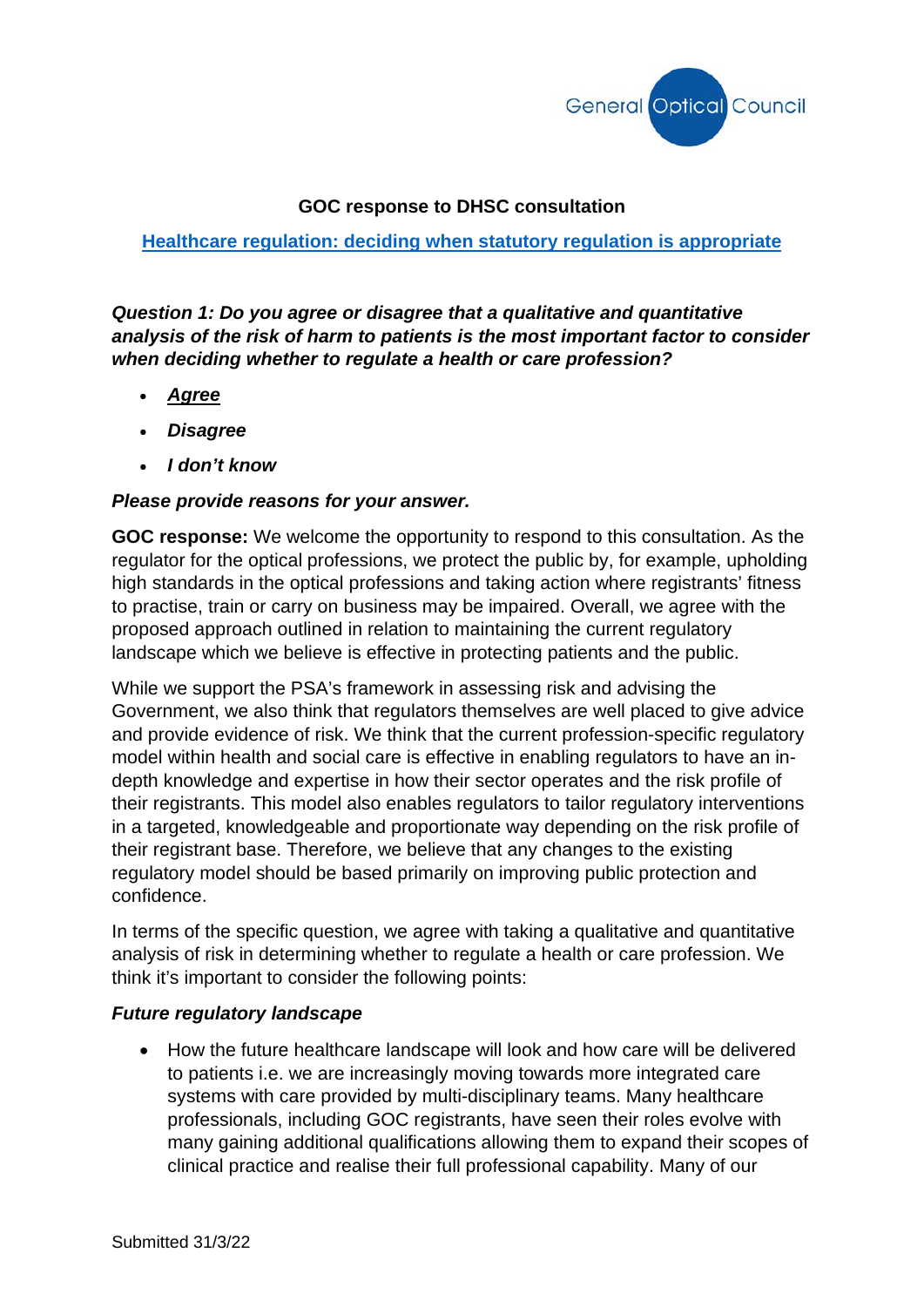registrants also work as part of multi-disciplinary teams alongside ophthalmologists, for example, in helping to manage patients with long term conditions such as glaucoma.

- While we welcome these developments within professions such as optics, we think that more urgent action is required to utilise the capacity and expertise within the primary care workforce to help reduce the burden on overstretched areas such as ophthalmology departments, GPs and A&E, all of which have been exacerbated by the COVID-19 pandemic. We know, for example, that in England hospital eye care services are under severe pressure as demand outstrips supply. There were 600,000 patients on the waiting list for ophthalmology treatment in England as of December 2021, 25% higher than 12 months earlier (NHS Digital, Hospital Outpatient Activity 2020/21). Outpatients are increasingly waiting longer for both initial and follow up appointments which increases the risks of avoidable sight loss. However, greater utilisation of primary eye care services and greater integration between primary and secondary pathways would help alleviate this problem as many patients, currently managed within secondary care, could be effectively managed in primary care. This would then increase access for those patients requiring more specialist secondary care. This issue has been highlighted in the recent publication of the NHS England and NHS Improvement National Eye Care Recovery and Transformation Programme, which recommends NHS commissioners in England make better use of expertise in primary eye care to help meet patient demand.
- This type of integrated care model between primary and secondary care is already well established in Scotland, Wales, Northern Ireland, and in some areas of England. The Scottish Government, for example, has continuously prioritised and invested in improving eye care pathways, by upskilling optometrists to realise their full professional capability as part of multidisciplinary teams to manage cases within the community instead of in secondary care. Around one in four optometrists in Scotland have gained an independent prescribing qualification which equates to over a third of all independent prescribing optometrists in the UK. They are the first point of call and can (with additional training) manage, treat and prescribe medicines to patients, without patients having to be seen by a GP or ophthalmologist. As a result, around 95% of patients in Scotland going for an eye examination are not referred on to secondary care, demonstrating that the majority of patients are managed within community optometry (Public Health Scotland, General Ophthalmic Services Statistics 2021).
- There is similarly excellent work going on in Wales to recognise and adequately fund enhanced services.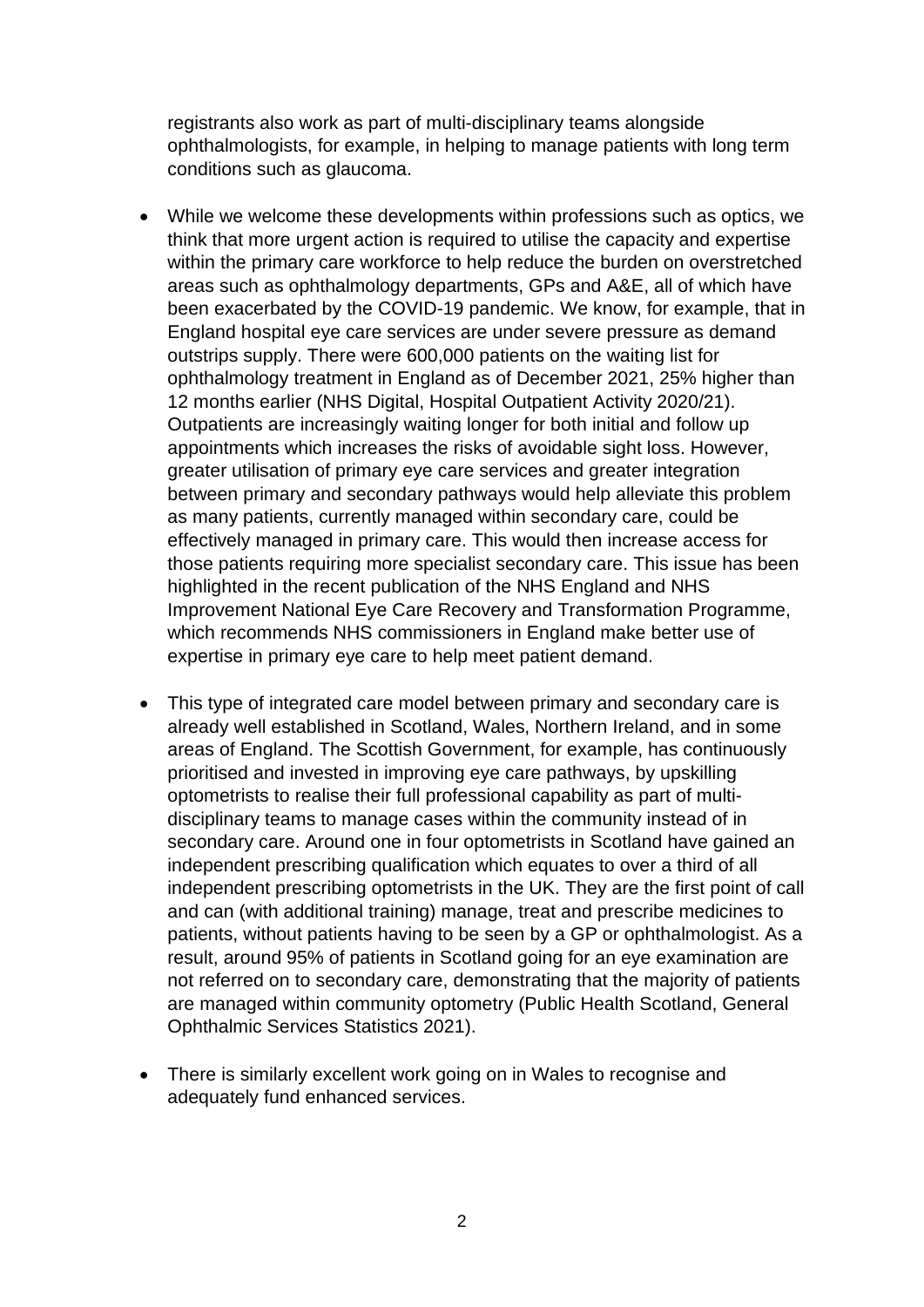• In terms of risk, as clinical roles continue to evolve, so too will the risk profile of a profession, so we believe it is important to take a holistic view of risk both within a profession and within different parts of the UK.

# *Contextual risks*

• The context/settings in which care is delivered and what existing regulatory mechanisms may or may not currently exist to help mitigate risk within these settings. While this consultation focusses on the regulation of individual healthcare professionals, the GOC also regulates optical businesses (and is unique in this respect but for the role of the General Pharmaceutical Council (GPhC) in regulating pharmacy premises). In relation to our sector, most care is delivered in private settings i.e. in a high street opticians/optometrist practice delivering NHS contracts. However, not all optical businesses are currently required to register with the GOC or meet our regulatory standards. This inconsistency is not only confusing to patients and the public, but can also potentially increase risks as concerns could fall through the gaps. We have provided more detail on the regulation of optical businesses in our answer to question four.

# *Impact of technology*

• The impact of technology on both optical care and healthcare in general, for example, hybrid/remote working, remote delivery of care to patients and automation of care services. We think that technological changes must be beneficial to patients, and some of these changes will make care more accessible and efficient, but they may also reduce the lack of face-to-face interaction with certain patient groups. This could change the risk profile and implications for regulatory activity. We want to make the most of our regulatory levers to effectively regulate technology as it develops. We need to keep up to date with developments in technology and ensure that regulatory frameworks and legislation do not become outdated as more remote care is delivered from outside of the UK. Close working between systems regulators and professional regulators will be vital for the benefit of patients.

# *Question 2: Do you agree or disagree that proportionality, targeted regulation and consistency should also be considered in deciding whether to regulate a health or care profession?*

- *Agree*
- *Disagree*
- *I don't know*

#### *Please provide reasons for your answer.*

**GOC response:** We agree that proportionality, targeted regulation and consistency are useful concepts to consider when deciding whether to regulate a health or care profession.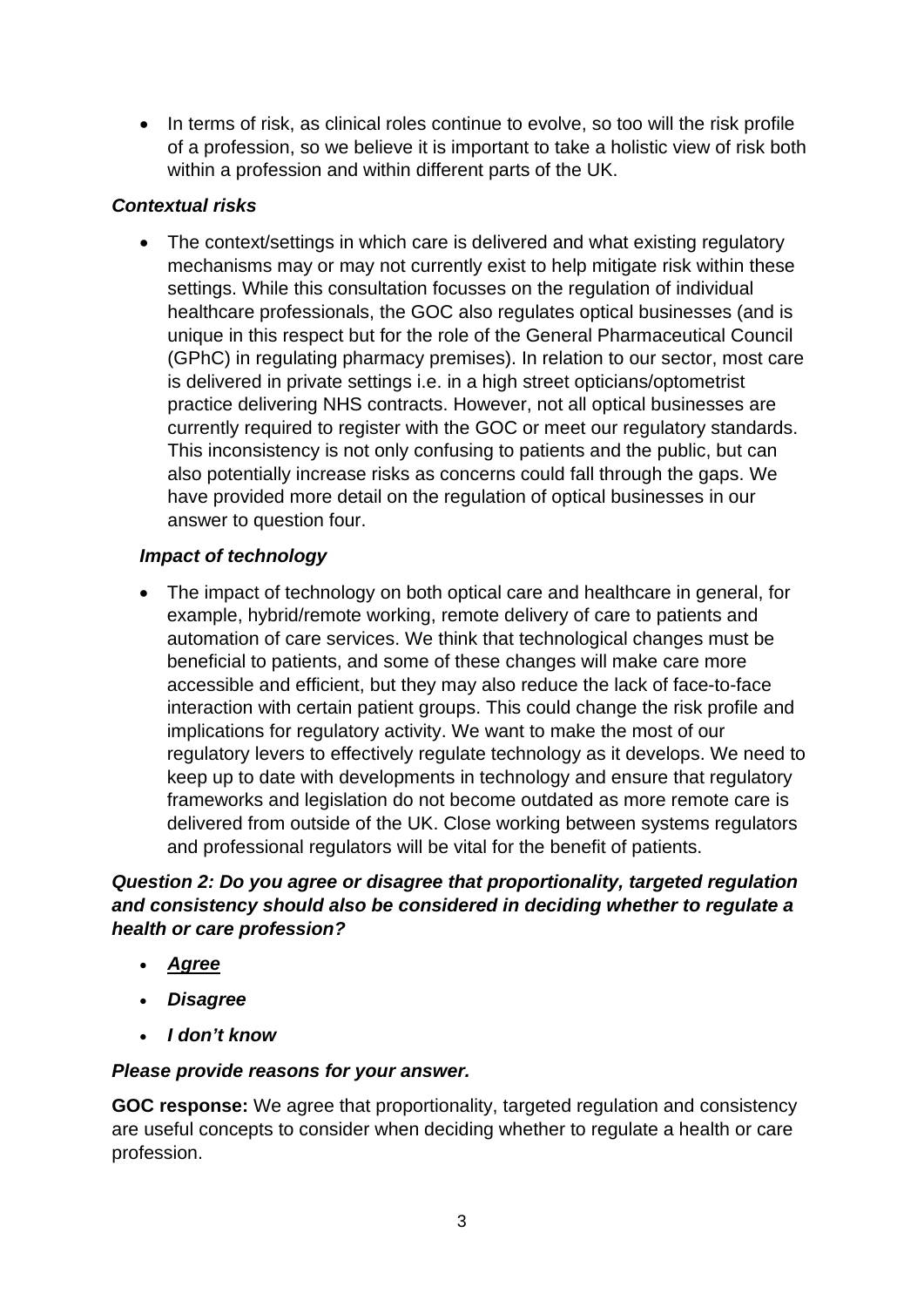In relation to proportionality and targeted regulation, we agree that other effective options that can achieve the same outcome should be considered alongside statutory regulation. As the consultation notes, there may be other contextual or system regulators that ensure those who are unregulated are still within the wider regulatory remit of, for example, NHS mechanisms, the CQC or regulators such as the GOC and GPhC that also cover the 'setting' in which their registrants work.

In terms of consistency, we agree that effective regulation should be achieved in a way that complements the existing regulatory framework, and where there are obvious gaps, these must be addressed. We have provided more detail on the inconsistent regulation of optical businesses in question 4. We would like to ensure regulation is applied in a consistent way, both to protect the public and give the public confidence and clarity in the services they use. However, we would point out that consistency doesn't necessarily mean the same approach for all. There should be consistent protection for patients and assessment of risk, but the approach taken in terms of regulatory oversight and levers could be different, in line with the other principle of targeted regulation.

## *Question 3: Do you agree or disagree that the currently regulated professions continue to satisfy the criteria for regulation and should remain subject to statutory regulation?*

- *Agree*
- *Disagree*
- *I don't know*

# *Please provide reasons for your answer. If you disagree, please provide any evidence in relation to the criteria outlined above that supports a proposal to remove a currently regulated profession from statutory regulation.*

**GOC response:** We agree that the currently regulated professions should remain subject to statutory regulation. We agree that deregulating a profession carries risks, including a potential reduction in professional standards which could affect patient care. Many roles within healthcare are evolving and expanding, as we have demonstrated in optometry and dispensing optics, so we think it's more likely that the risk profile will increase rather than decrease as healthcare professionals gain additional qualifications and enhance their clinical skills.

However, we would like to see consistency in terms of all optical businesses being regulated. The GOC is one of only two healthcare regulators that regulate a 'setting'. As mentioned, the GOC currently registers some, but not all, optical businesses partially fulfilling the role of a systems regulator for the sector. As specified by the Opticians Act 1989 the registration of businesses is limited to businesses that are: bodies corporate; using a protected title; and able to meet certain 'eligibility' requirements around management structure. These criteria mean that some optical businesses do not have to register with the GOC (or any other regulatory body), and therefore do not have to comply with the same standards as GOC registered businesses.